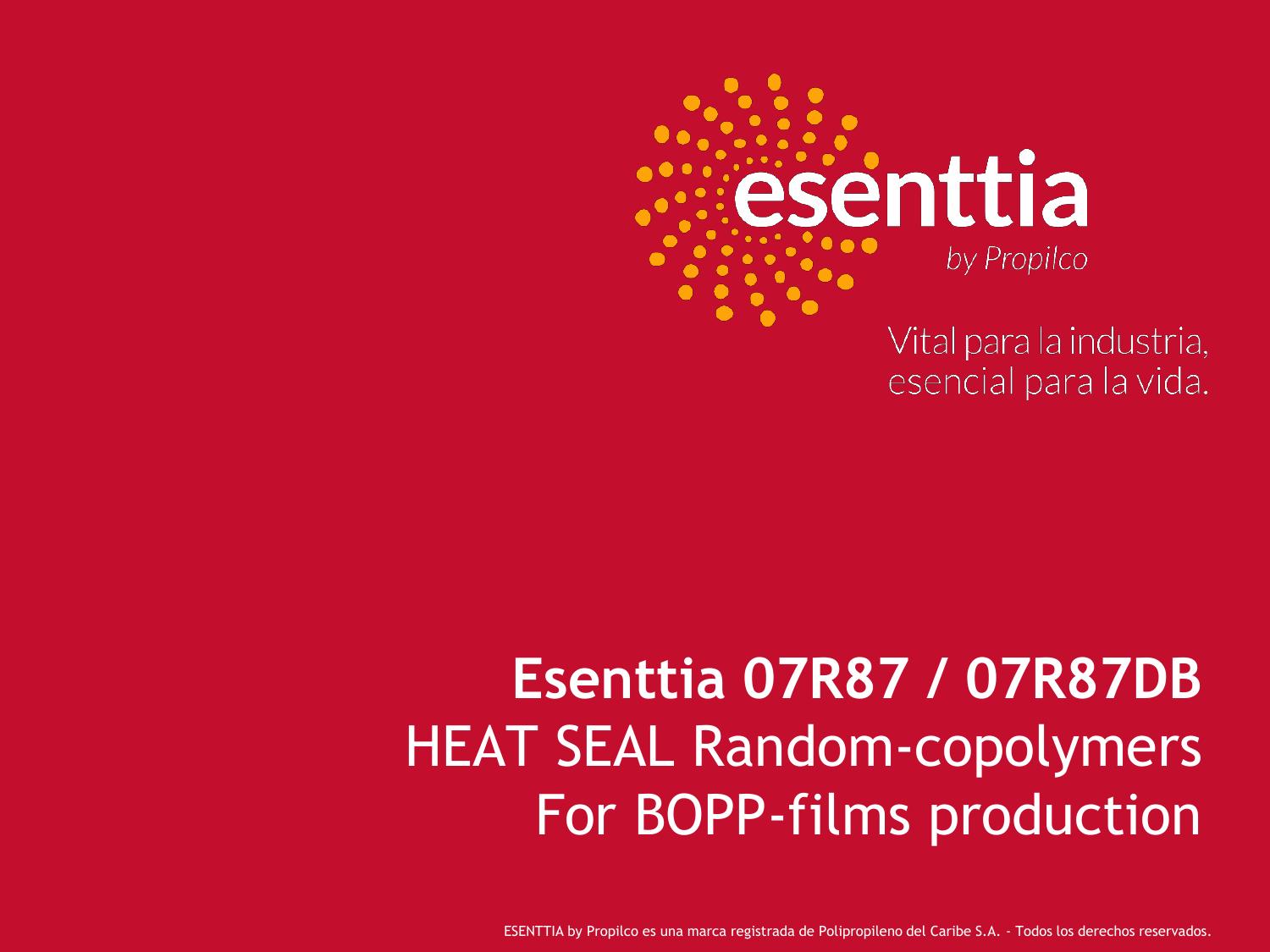# HEAT SEAL polypropylene

**This polypropylene graders is used to make heat-sealable outer layers in production of:**

- **BOPP-films**
- **CPP, TWQ-fims**
- **Wide range of blown films**







esenttia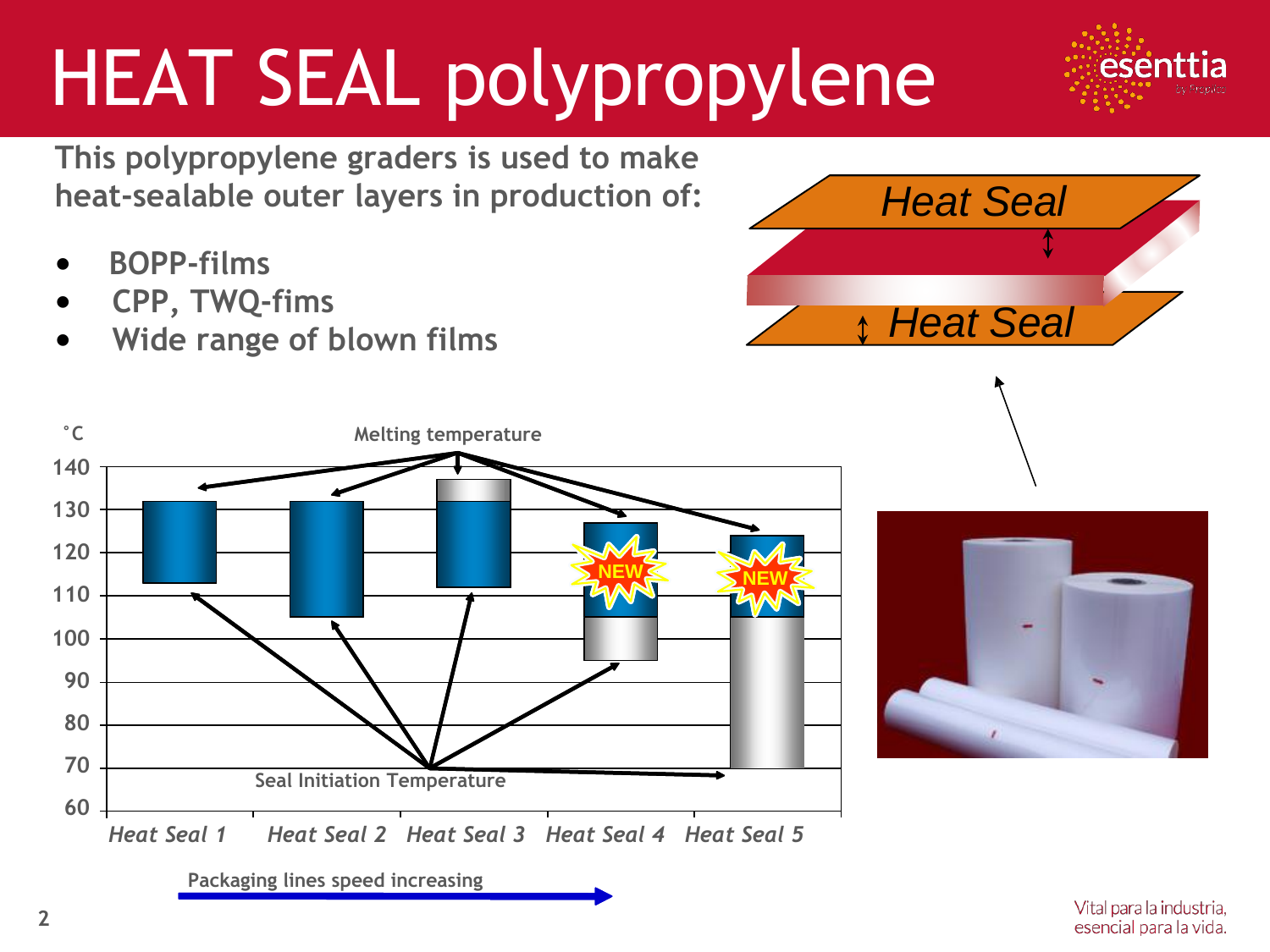# HEAT SEAL polypropylene

The graph on slide 1 clearly shows that the lowest melting points and the start of welding correspond to the highest speed of the packaging line, thus achieving the best strength of the weld.

**The HEAT SEAL series polypropylene** is a high-performance polyolefin designed for use as a heat sealable layer in co-extrusion films. They have high fluidity, very low temperature of the beginning of heat sealability.

The content of the slip and antiblock additives, in addition to modifying properties, improves compatibility with film layers.





esenttia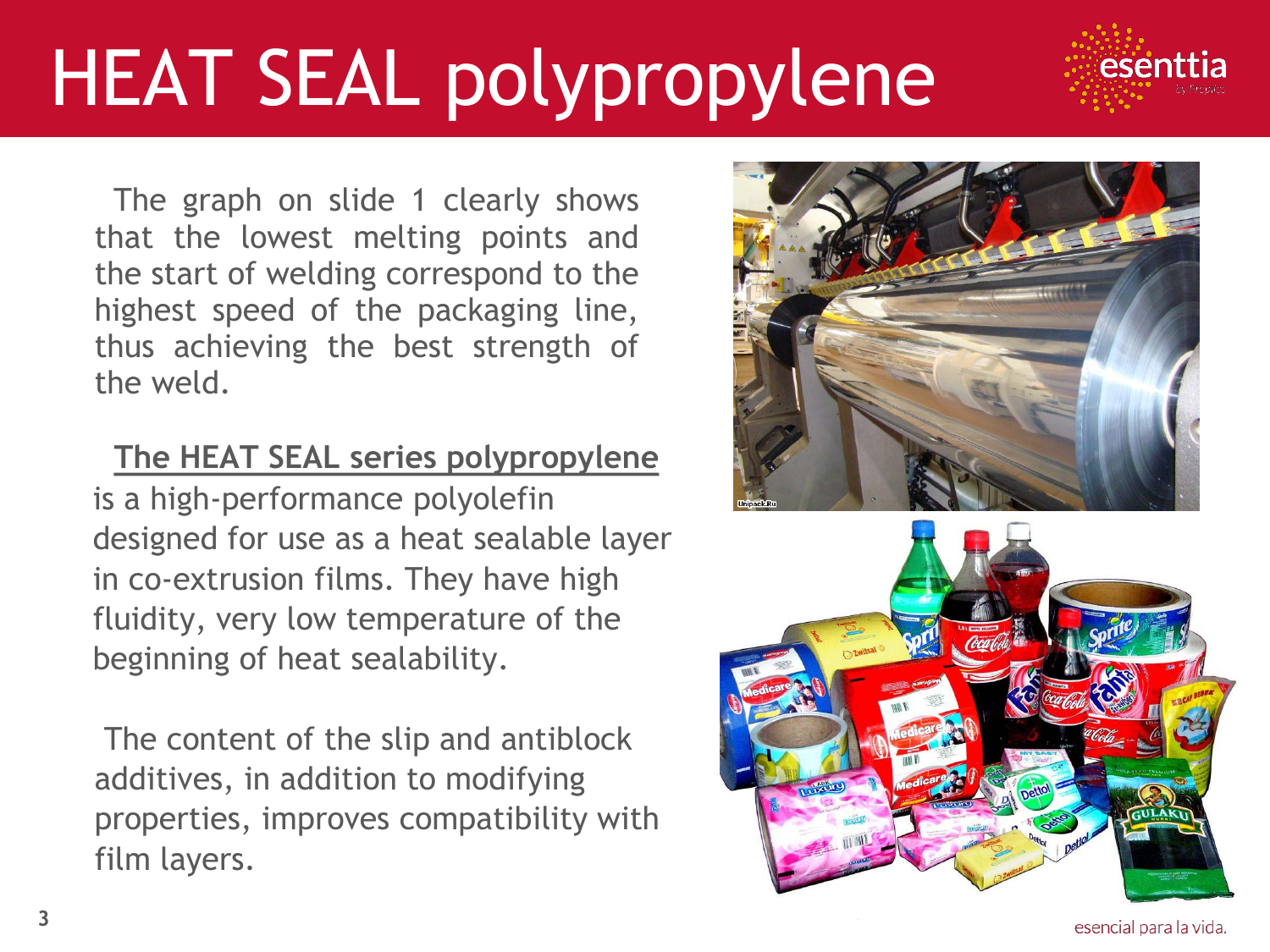## Esenttia 07R87 / 07R87DB

- **RANDOM COPOLYMERS\***
	- Mainly uses in BOPP & CPP-films production
	- As well as could used in production of PP-LLDPE coextrusion films
	- Excellent product orientation
	- High optical performance
	- Excellent processability
	- **07R87** without additives
	- **07R87DB** with **slip** & **antiblock**

**Well-=kKnown product analogues :** 

- Ineos Eltex P KS350 / P KS351
- LyondellBasell Adsyl 5C 37F / 5X 37F
- Borealis Borseal TD210BF / TD215BF



**\*for detailed specifications, please, see TDS.**

esent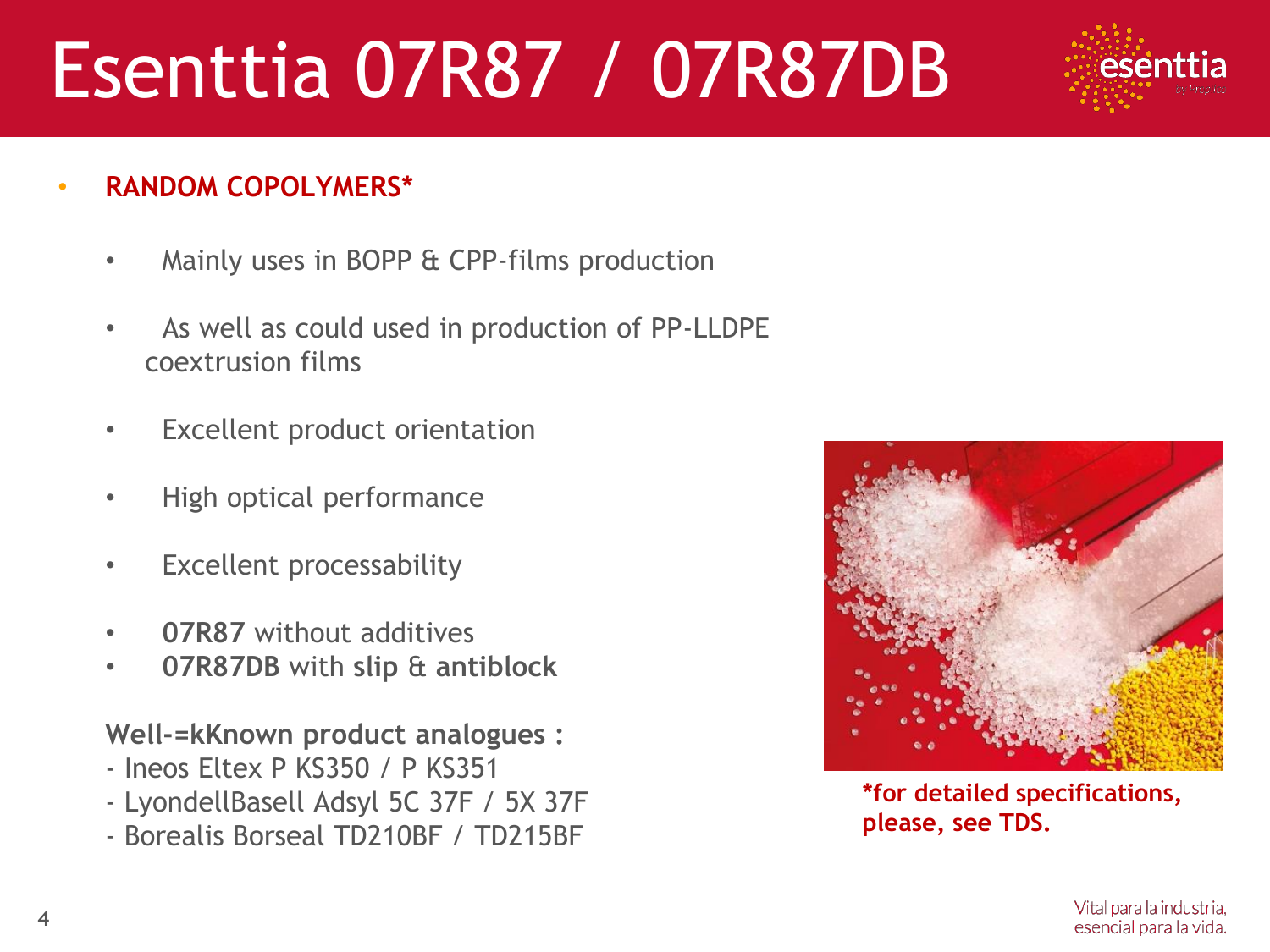## Esenttia 07R87 / 07R87DB

#### • **OUR CUSTOMERS**

- Since the end of 2014, the product 07R87DB has been successfully applied in **JSC Mogilevkhimvolokno (Belarus)**
- Product 07R87 successfully tested by:
- **- Polymer Production (Kazakhstan)**
- **- Biaxplen Ltd (Russian Federation)**

МОГИЛЕВХИМВОЛОКНО







Vital para la industria, esencial para la vida.

esent